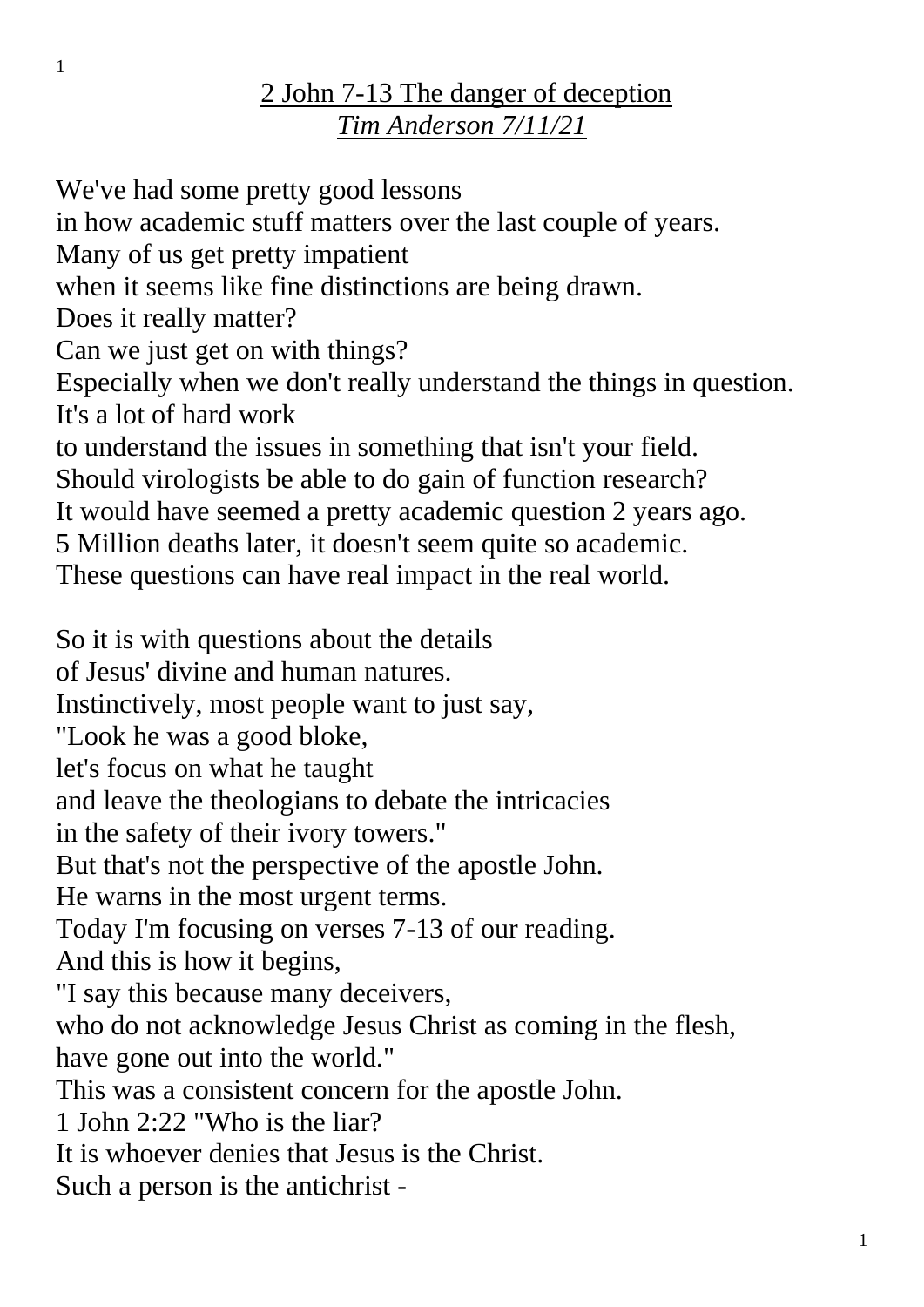$\mathcal{L}$ 

denying the Father and the Son." 1 John 4:2-3 "This is how you can recognise the Spirit of God: every spirit that acknowledges that Jesus Christ has come in the flesh is from God, but every spirit that does not acknowledge Jesus is not from God. This is the spirit of the antichrist, which you have heard is coming and even now is already in the world." These are similar concerns in 1 John to 2 John. It's the same group of false teachers that John is warning against. Now when you read these words from our position in the 21C, it would be easy to gain the impression that there were people running around saying that Jesus never lived. Certainly there is the odd cuckoo out there writing atheist propaganda who has made that claim. Richard Dawkins did in one of his books. He later backed away from it but it's there in print. Of course sensible historians, even atheist ones, laugh at such ridiculous claims. Jesus is attested to by the ancient historians Tactitus, Suetonius and Josephus as well as all the Bible authors. He is the best attested figure in ancient history. If you doubt whether Jesus lived, to be consistent, you would have to doubt every other figure in ancient history. You'd have to say you aren't sure whether Cleopatra existed or Julius Caesar. It's nuts. But that's not actually the false teaching that was being peddled to the church John is writing to. When John says "do not acknowledge Jesus Christ as coming in the flesh" what he means is this.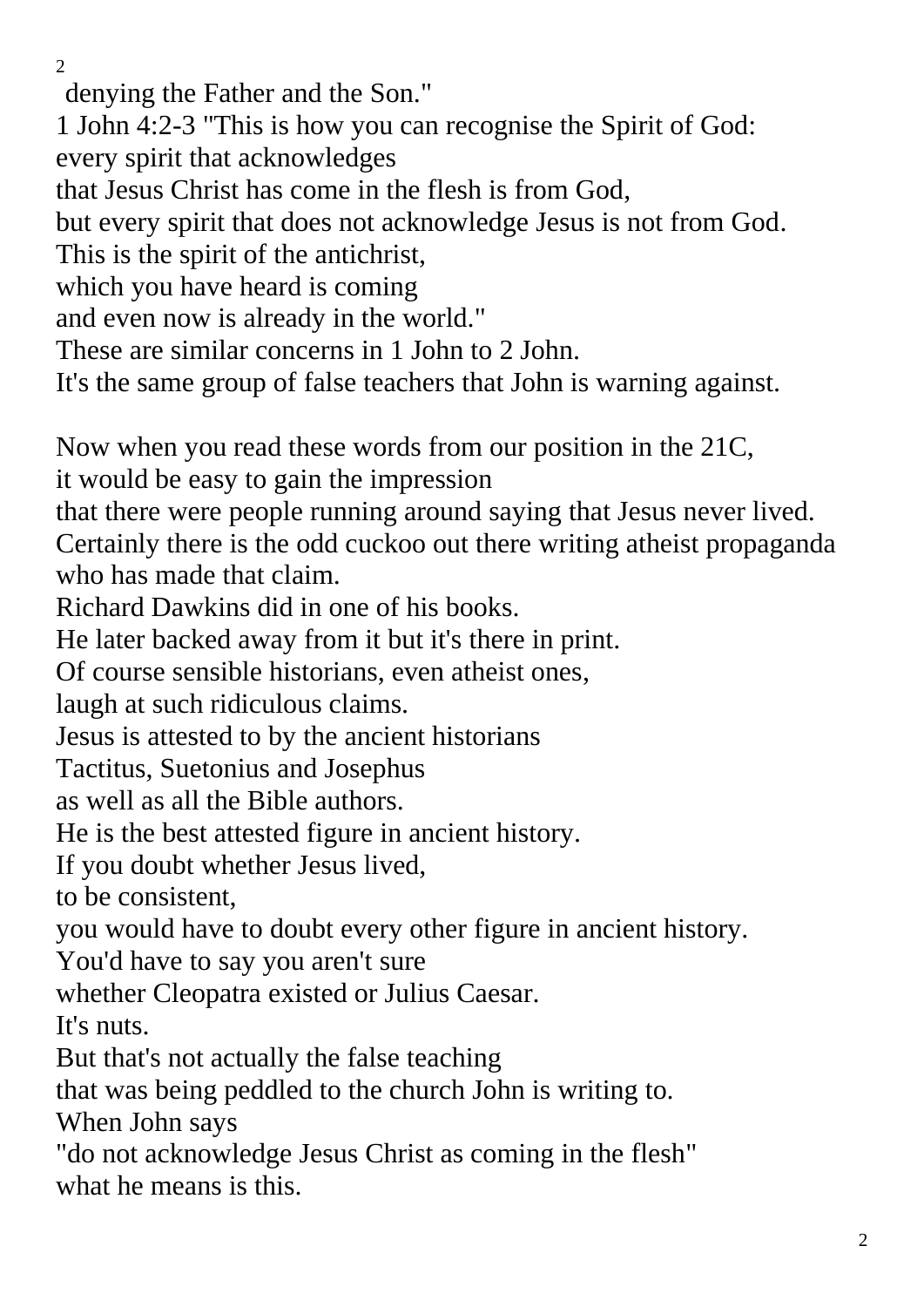Jesus was a carpenter from Nazareth, a good man. But at some point in his life, probably at his baptism, an emanation from God came upon him. It was like he was possessed by a divine spirit. And then at some point just before his crucifixion, that divine spirit left him. The false teachers would be presenting this as a new improved version of Christianity. It's 'more technically accurate than the simplified version you were first taught. That was the beginners version, you know.' And so people would say to themselves, 'Oh we don't want to get stuck with the beginners version. We are mature sophisticated people. We better upgrade our understanding.' And then the false teaching takes root in the church. That's the big problem that John is trying to counteract.

Why is it a big problem?

It sounds like a technical thing for ivory tower theologians.

Well the thing is,

that once you start to separate the Spirit of Christ from the human Jesus, then you are undermining the very gospel that saves us,

and you are free to dispense with

whatever inconvenient moral teachings of Christianity

you take a disliking to.

That's two big problems.

1. Undermining the gospel.

Unless Jesus is fully man and fully God when he goes to the cross, then he can't be the perfect substitute for our sins.

The one who redeems us must be truly human.

Unless Jesus was truly human,

then he couldn't obey the whole law as a representative of humanity, and he couldn't suffer the punishment of the cross as a representative of humanity.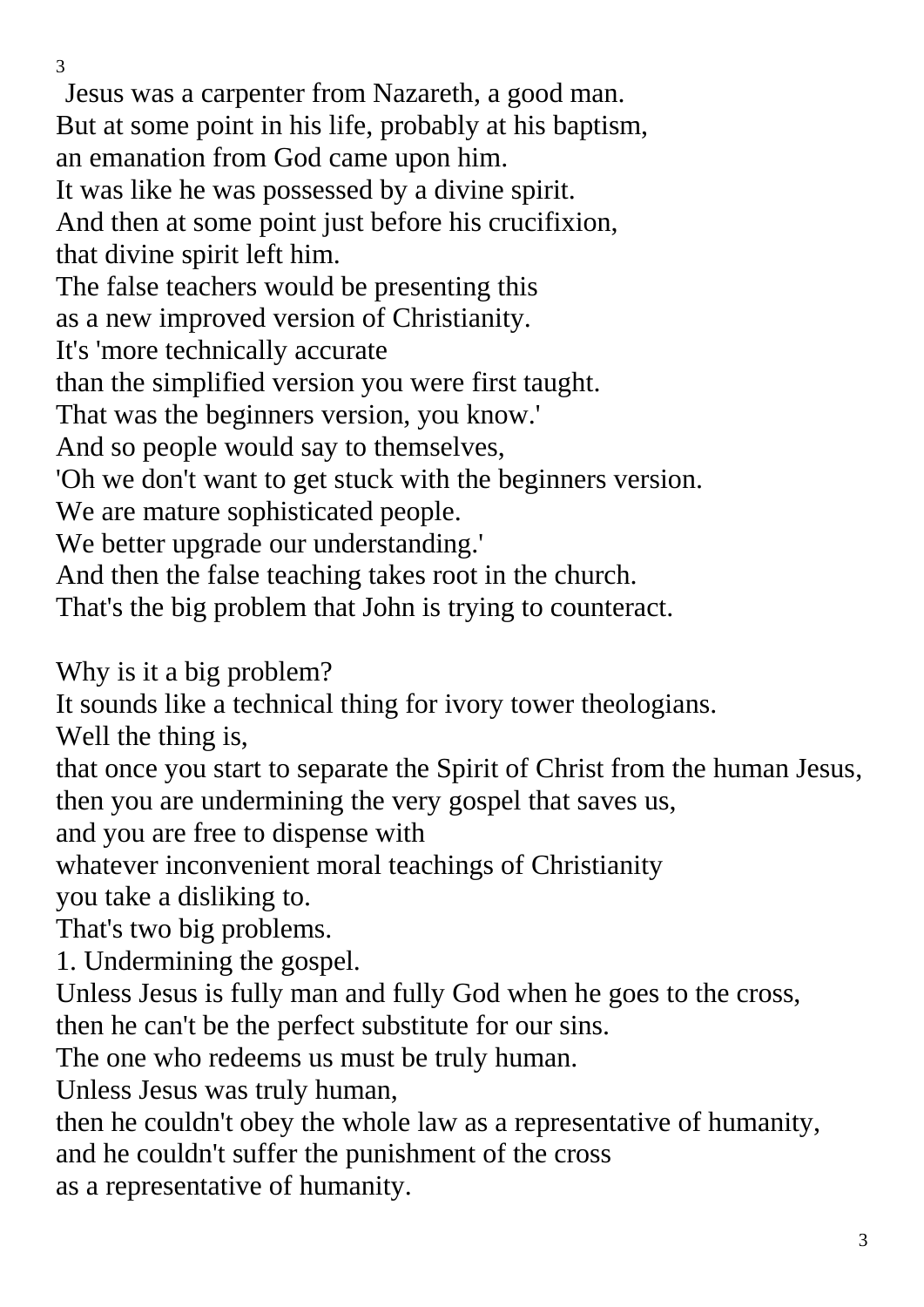If he's not truly human, then he doesn't represent us.

But then unless Jesus is fully divine,

he couldn't bear the righteous anger of God against sin

and still overcome death by his resurrection.

Without Jesus being fully divine,

there is no victory.

So anything that separates the human Jesus from the divine Christ undermines the gospel that saves us.

2. It also undermines Christian ethical teaching.

This was true in the first century in the time of John.

You only have to read Paul's first letter to the Corinthians,

to see that false teaching had very concrete ethical implications.

The false teachers John was combating

in the following decades gained the name Gnostics.

And their false teaching was a problem for another 250 years.

It was out of a gnostic cult called the Manicheans

that St Augustine was saved in the 4th century.

Their teaching had a very 'spirit is good body is bad' flavour to it. And if body is bad,

then it doesn't really matter what you do with your body, does it? So that leads to all kinds of licentiousness and immorality.

Have a read of a biography of Augustine and you'll get the picture. It was true then and it's also true now.

People who deny that the historical Jesus

was the eternal Son of God today,

also manage to jettison the ethical teachings that they don't agree with.

It's not hard to see how this happens.

Anything they don't agree with,

"Oh that was just the human Jesus.

That teaching was not from the divine Son of God."

Simple and very enticing,

because you can live however you want to.

You just fashion your morality to suit yourself.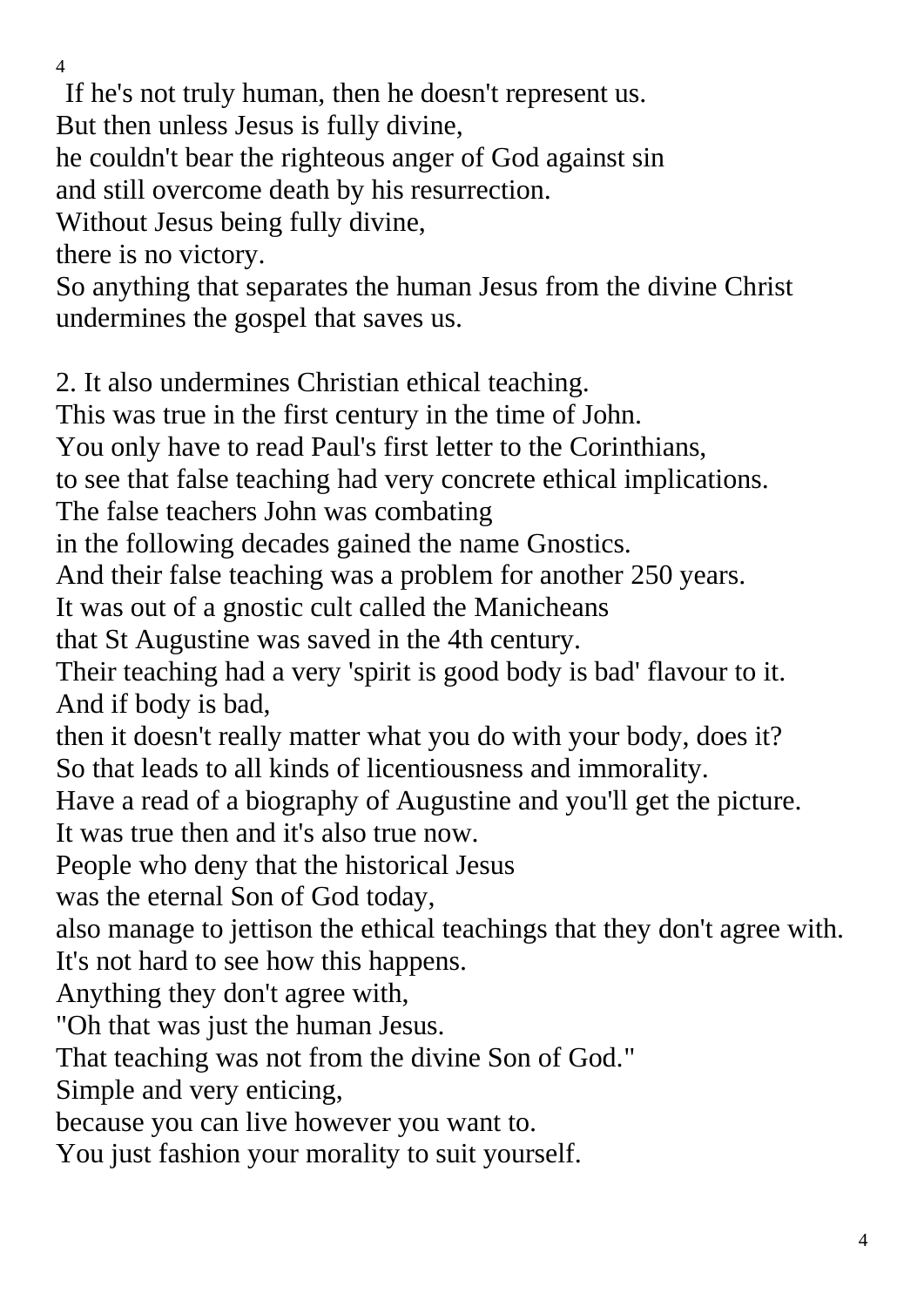This is not a technical thing for ivory tower theologians.

It has real and devastating impacts in the church.

Every single cult that operates in the world today

has separated the divine and human natures of Jesus.

The JWs, the Mormons, the Christadelphians,

they are all some variation on the false teachers of John's day.

And their false teaching undermines the gospel

and denies their followers eternal salvation.

That's serious.

It's not ivory tower.

The false teaching that Gafcon was set up to oppose

undermines the ethical teaching of the Lord Jesus.

And again it's not ivory tower stuff.

The African bishops who lead Gafcon were motivated by a desire to help faithful Christians in the West. That's true.

But they were also motivated

because the departures from Christian morality

that were occurring in the West

were causing their own churches

to come under violent persecution from Muslims in their own land.

"Look at what sort of behaviour you guys are aligned with.

Allahu Akbar! We will punish you for this."

How did the earliest Christian mark themselves out,

to distinguish themselves from the false teaching of the deceivers? Their first creed was coined to say,

"This is who we are as Christians".

It was very simple.

Not the complicated and long creeds we have today.

The first creed was simply,

"Jesus is Lord!"

As Paul said to the Romans, Rom 10:9,

"If you declare with your mouth,

'Jesus is Lord',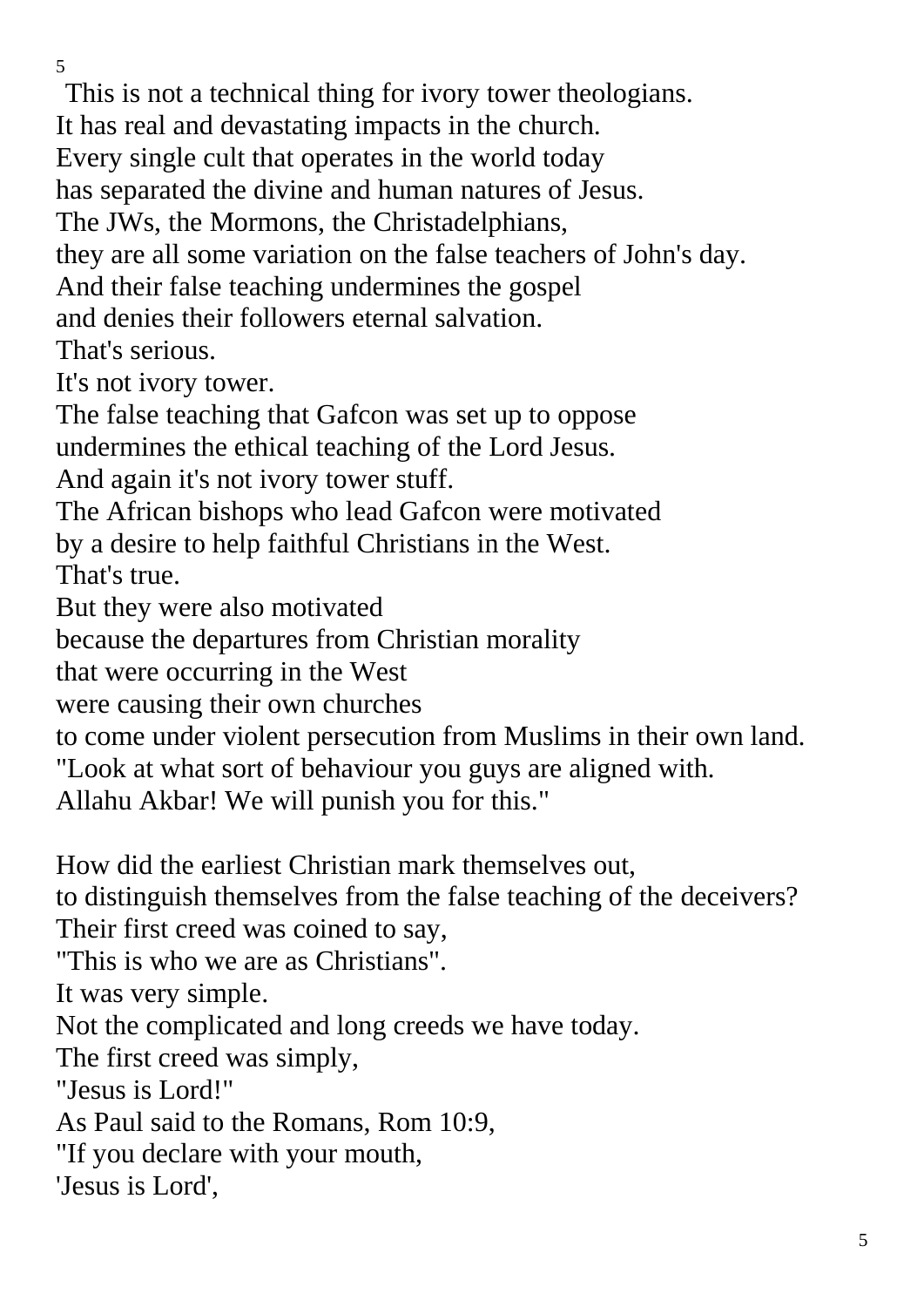and believe in your heart that God raised him from the dead, you will be saved."

We might read 'Jesus is Lord' and think to ourselves,

Jesus is boss of the universe,

or something like that.

But for the earliest Christians it was more simple than that.

Right through the OT, the covenant name of God was Yahweh.

And in their Greek Bibles in Jesus day,

'Yahweh' was rendered in Greek 'Lord'.

'Jesus is Lord' means 'Jesus is Yahweh'.

Jesus is one who we read about in the OT come to live among us.

Jesus and the Father are one.

Jesus is Yahweh.

Jesus is Lord.

If a church is prepared to acknowledge

that Jesus is Yahweh come in the flesh, that is a true church.

If a church teaches that Jesus was merely a carpenter from Nazareth who had some divine emanation come upon him,

that is a false church.

'Jesus is Lord' is the test of faithfulness.

Ok then, a warning an exhortation and an instruction

that follow from this.

Here's the warning.

Verse 8, "Watch out that you do not lose what we have worked for, but that you may be rewarded fully."

It's a similar warning to the one on Jesus lips in Mk 10:5,

"Watch out that no one deceives you!"

We've worked hard to follow Jesus.

I know some ladies at our church

that have worked very hard to follow Jesus this week.

Worn themselves out cleaning Mavis' house

and then backed up and catered for a funeral.

I bet they slept well after that.

When you work hard for something,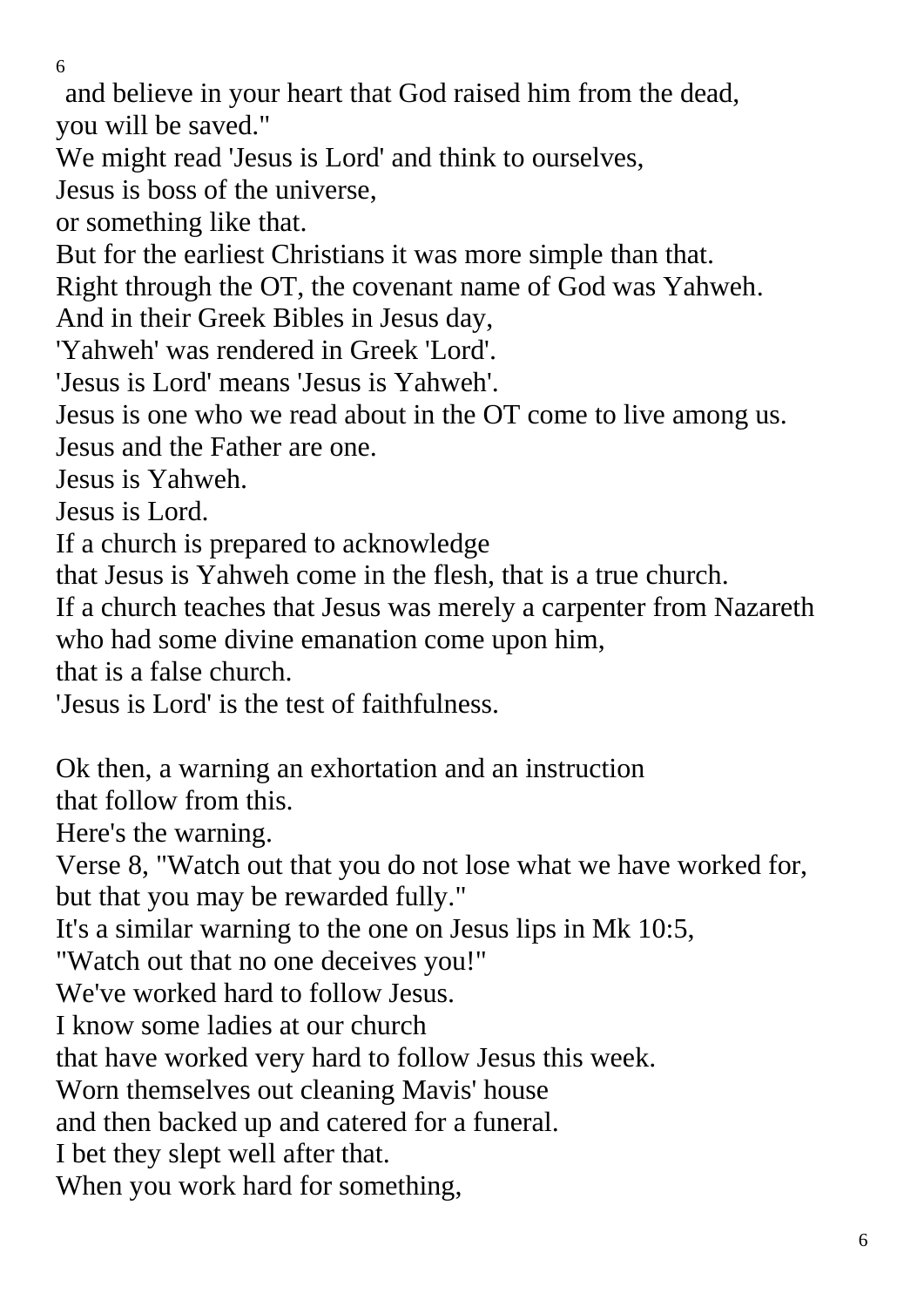you don't want to see it slip through your fingers.

Nothing annoys me more than patiently grinding out a small advantage in a tournament game of chess for two hours,

slowly, slowly increasing the advantage till it's a winning advantage, and then one stupid mistake,

and it's all gone.

Five seconds inattention can destroy hours of hard work.

Well that was an illustration that probably only Lech can relate to.

But five seconds of inattention behind the wheel of a car.

You can relate to that.

We've worked hard to follow Jesus.

For many here that means decades of humble and selfless service.

You wouldn't want to let some silver tongued deceiver

disqualify you from the prize after all that hard work!

You want to be fully rewarded.

Here's the exhortation.

Verse 9, "Anyone who runs ahead

and does not continue in the teaching of Christ does not have God;

whoever continues in the teaching of Christ has both Father and Son."

The exhortation is simple.

Continue in the teaching of Christ.

Running ahead would be adopting

the sophisticated teachings of the deceivers

who say that the man Jesus had an emanation from God.

It sounds like getting ahead because it's very intellectual.

But in the end you don't have God.

You aren't getting ahead,

you are getting left out.

Continuing in the teaching of Jesus.

It's something that Jesus himself emphasised is crucially important. In John's gospel we read,

Jn 8:31-32 "To the Jews who had believed in him, Jesus said,

"If you hold to my teaching, you are really my disciples.

Then you will know the truth,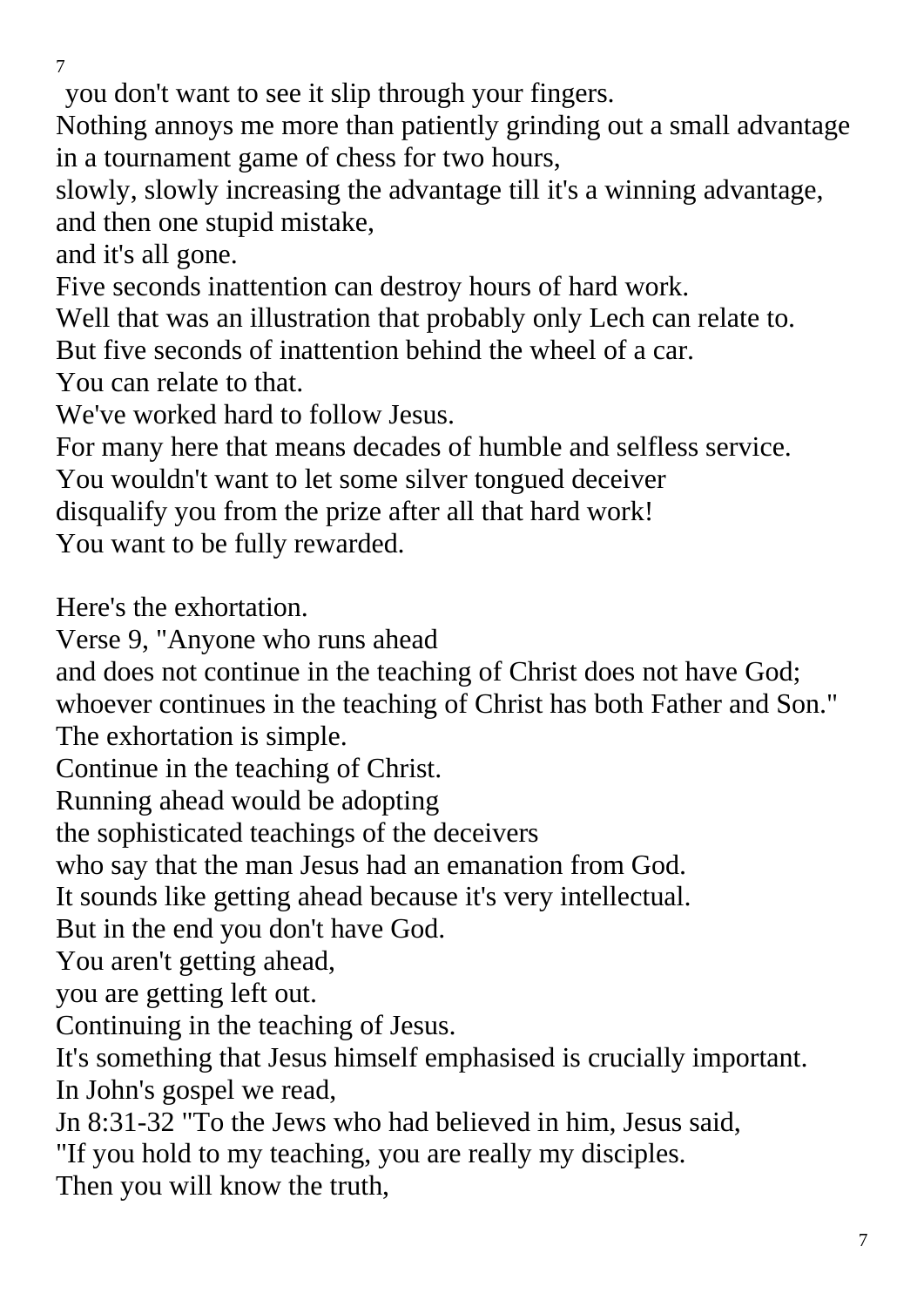and the truth will set you free."

So he was speaking to the Jews who had believed in him.

He says that's not enough.

You have to hold on to what you've believed.

Continue in the teaching of Christ.

Sometimes you hear Christian parents and grandparents try to comfort themselves about their wayward children and grandchildren. "I saw him go forward at an altar call when he was 13 years old. He's completely walked away from it now. But I trust God that he will not lose any of his sheep. I know he will come back one day." Well, your heart goes out to them. They want to believe the best for their family members. They'd love it to be true. But I don't think they are holding on to a true promise of God. True sheep persevere in their faith to the end. It may be that God in his kindness will bring back these straying relatives. He's a generous and merciful God. But there's no promise that just because someone at one point makes a profession of faith, that they don't need to persevere in that faith to be saved. On the contrary, the writer to the Hebrews tells us this, Heb 3:14 "We have come to share in Christ, if indeed we hold our original conviction firmly to the very end." How do you tell if you are a real Christian? If you persevere in your faith. Yes Jesus won't lose any of the sheep the Father has given him. But how do we know which are those sheep? The ones that persevere in their faith to the end. Continue in the teaching of Christ!

A warning, an exhortation, and finally an instruction.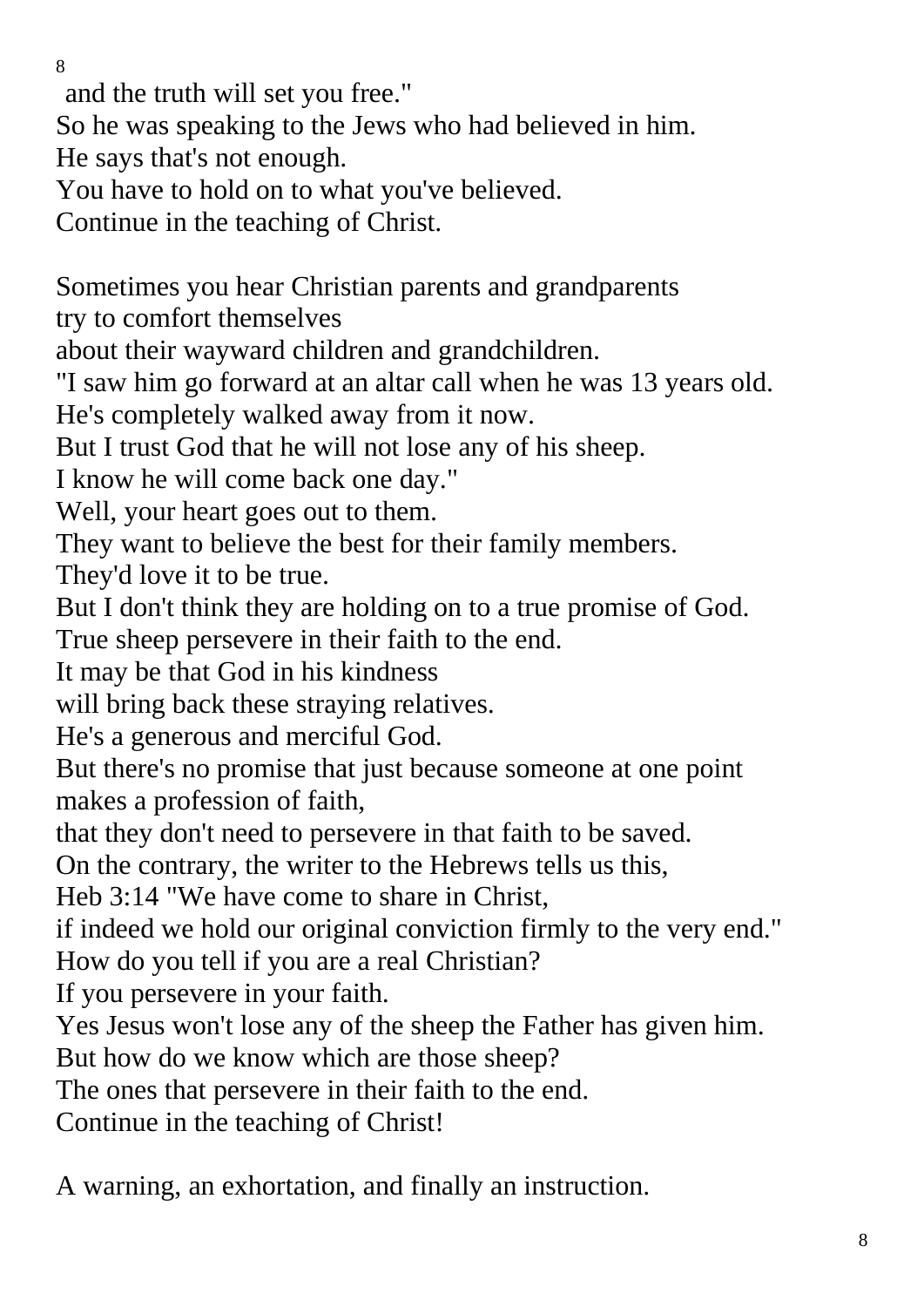verse 11-12 "If anyone comes to you and does not bring this teaching, do not take them into your house or welcome them.

Anyone who welcomes them shares in their wicked work."

To understand this,

you have to understand how ministry worked in the early church. There was no YouTube.

If you had a message to get out there,

you couldn't just post a video to YouTube and hope it goes viral. There was no MCG.

If you had a message to get out there,

you couldn't just hire the MCG, like Billy Graham did in 1959,

and everyone caught the train in and listened to the message.

130000 people in one evening.

Largest crowd ever at the MCG.

You couldn't do that in the ancient world.

So what did you do if you had a message to get out there?

You travelled around and painstaking preached it

to lots of small congregations in each town.

That was how the ancient world worked.

And when you got to each small town,

there was no hotel to stay in.

You were reliant on the good grace

of someone in the local congregation to put you up.

If no one would offer you hospitality,

then you couldn't stop in that town,

unless you didn't want a bed for the night.

And because hospitality was crucial for travellers,

it was also a social expectation.

If there was a traveller,

you just offered them hospitality.

It was what you did.

But John says, "No.

Harsh as it may seem,

you must not encourage false teaching,

by offering hospitality to false teachers.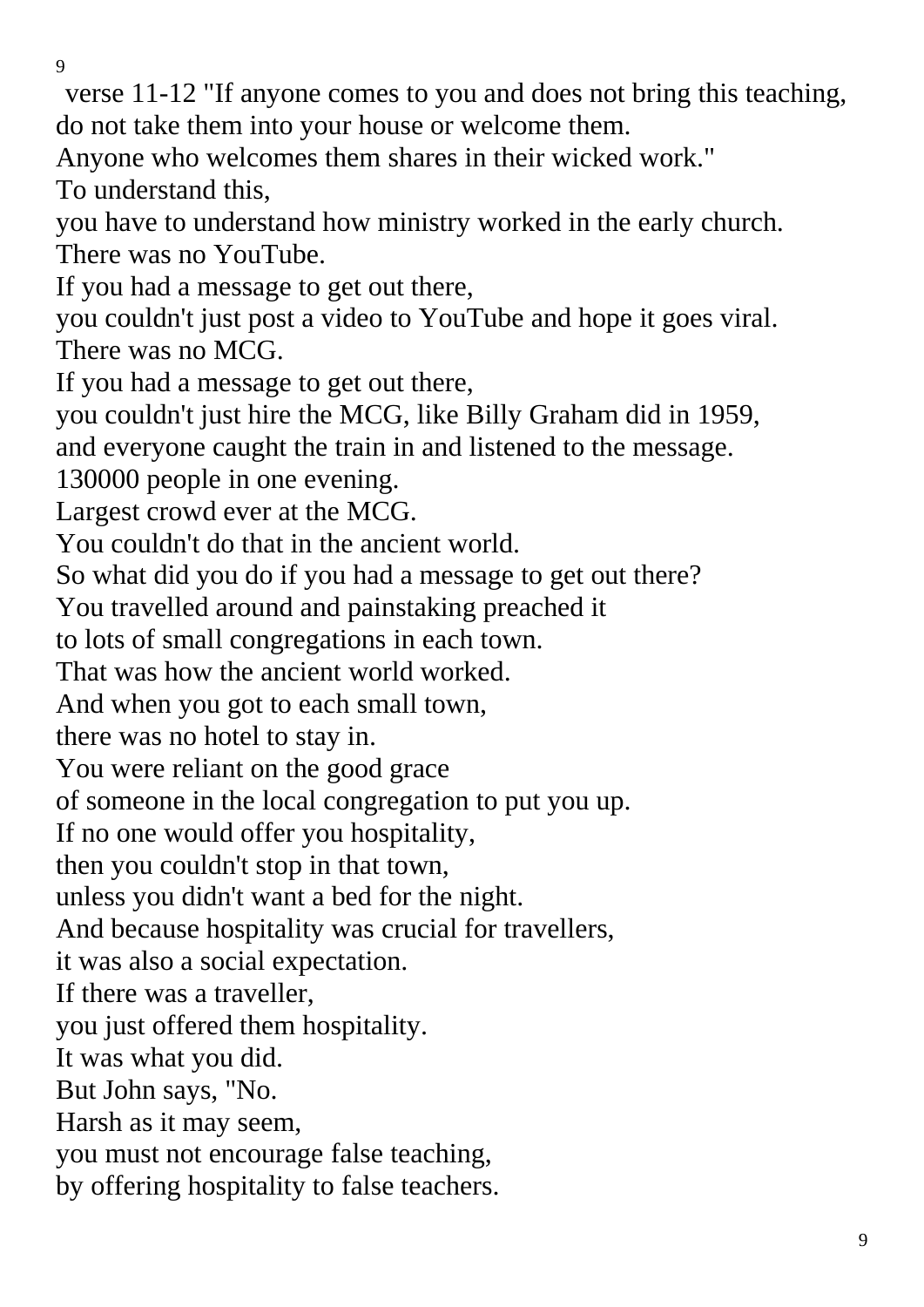If you do that,

you are enabling wickedness."

Now that just totally went against the grain

of the social conventions of the day.

It would be like today,

someone drives a long car trip to your town for an event.

And as they hop out of the car,

they say to you,

"Mind if I just pop into your place to use the loo?"

And you say, "Nah, you can just go behind the gum tree out the back." It's like jaw dropping disrespect.

That's the level of the breaking of social norms that John is calling for. You'd know well and truly that you weren't welcome.

Now John doesn't want Christians to be obnoxious for fun or for bravado.

But he's saying, this is just too important.

You cannot. You must not enable this deception.

You have to cut off oxygen to it.

Don't take them into your house or welcome them.

Now don't get me wrong, John is not saying to be rude to people, just so that they know we disagree with them. That's not the point. Christians can be courteous to everyone. The point is that we don't give false teaching a platform.

Well that's a very tricky thing to put into practice. I'll tell you my favourite story about this issue. In our Healesville church, we had an old chap named Paul Hawksley. He died a decade or so back. Anyway, in his younger days, he'd been the Treasurer of Holy Trinity Doncaster.